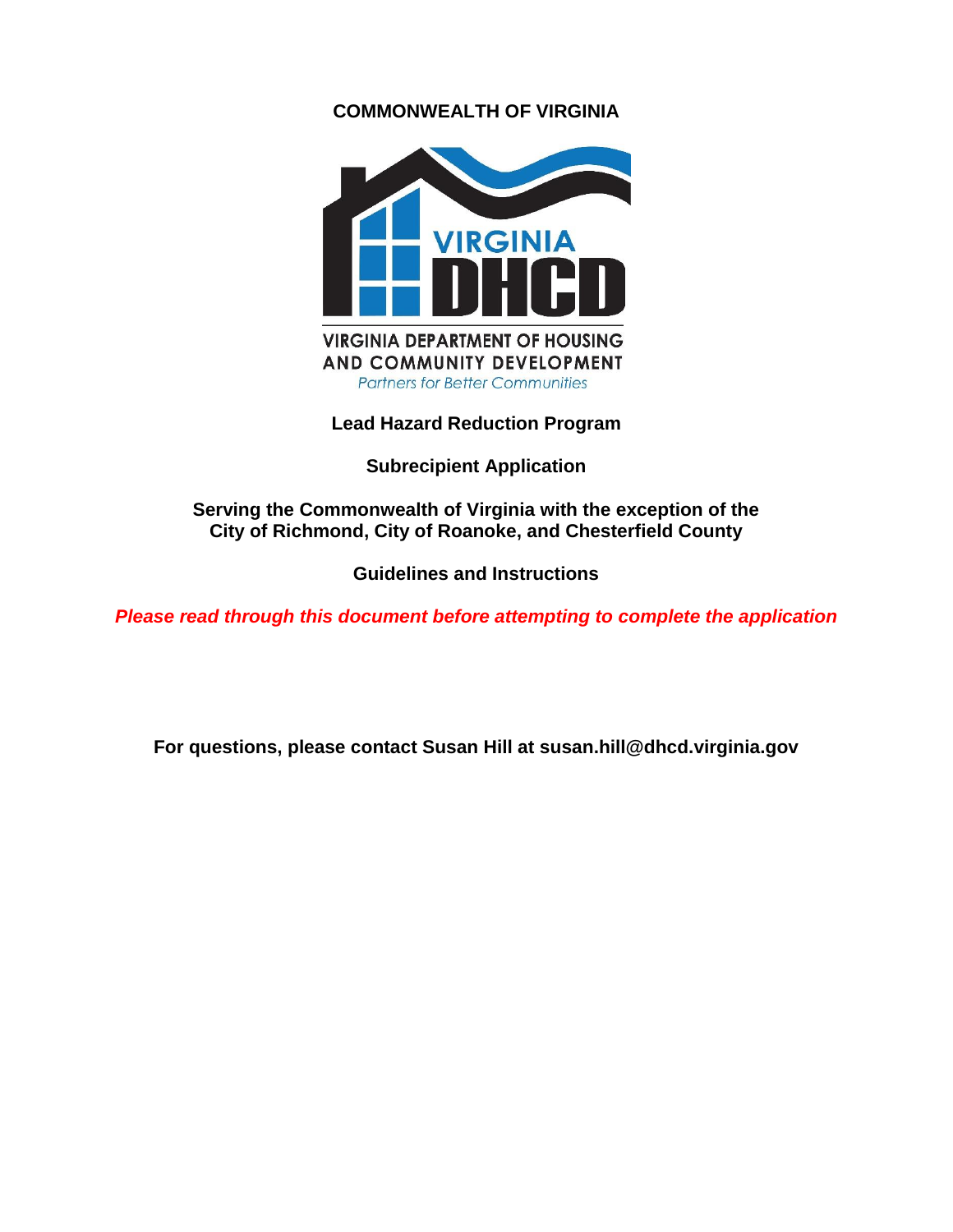# **Introduction**

The Virginia Department of Housing and Community Development (DHCD) is the direct grantee for the U.S. Department of Housing and Urban Development's (HUD) Office of Lead Hazard Control and Healthy Homes. The Virginia Lead Hazard Reduction Program (LHR) is the newly created program based on this award. This \$5.6 million grant is designed to reduce lead poisoning in children age 5 and under by stabilizing lead-based paint hazards found in single and multifamily family homes built in Virginia (statewide, with aforementioned exclusions) prior to 1978. The anticipated start date is July 1, 2020, and the program will run until at least June 2023.

Through the LHR Program, a minimum of 225 homes will be targeted, and all will receive a lead inspection/risk assessment. Homes testing positive for the presence of lead-based paint will undergo a lead abatement and/or interim controls to remove the hazards. Of the 225 homes, an anticipated 85 will receive Healthy Homes Supplemental Funding, addressing hazards identified in HUD's 29-point healthy homes assessment.

The work and services for the LHR Program will be subject to HUD terms and conditions and any other applicable terms, conditions, and specifications.

# **Purpose**

The purpose of this process is to select eligible subrecipients capable of LHR program delivery. DHCD will evaluate the current resources and capabilities that exist among service providers and determine their capacity to participate in the program. Entities eligible to apply include housing authorities, localities, nonprofit organizations, and planning district commissions.

The LHR program will offer project funding through a performance pool and will not issue specific grant amounts to subrecipients. Subrecipients will not be under contract to produce a certain number of units. Satisfactory performance will be a prerequisite for consideration for continued funding.

# **Eligible Activities**

Applicants may not obligate funds, incur expenses, or otherwise implement program services prior to execution of a legal agreement with DHCD.

Eligible activities are detailed in the LHR Operations Manual available on the DHCD website. The list below outlines the allowable budget categories. There is no administration allowance permitted for this grant. Subrecipients may elect to include Healthy Homes Supplemental Funding on its LHRfunded jobs. The below table includes those funding allowances.

| <b>Lead Hazard Control Activities</b>  | <b>Allowance</b> |
|----------------------------------------|------------------|
| <b>Lead Inspection/Risk Assessment</b> | \$1,175.00       |
| Temporary relocation and pod rental    | \$1,725.00       |
| Lead control work                      | \$12,000.00      |
| Clearance testing                      | \$440.00         |
| Program delivery*                      | \$1,400.00       |
| <b>Healthy Homes Supplemental**</b>    |                  |
| Healthy home inspection                | \$500.00         |
| Work plan development                  | \$500.00         |

Budget categories per project: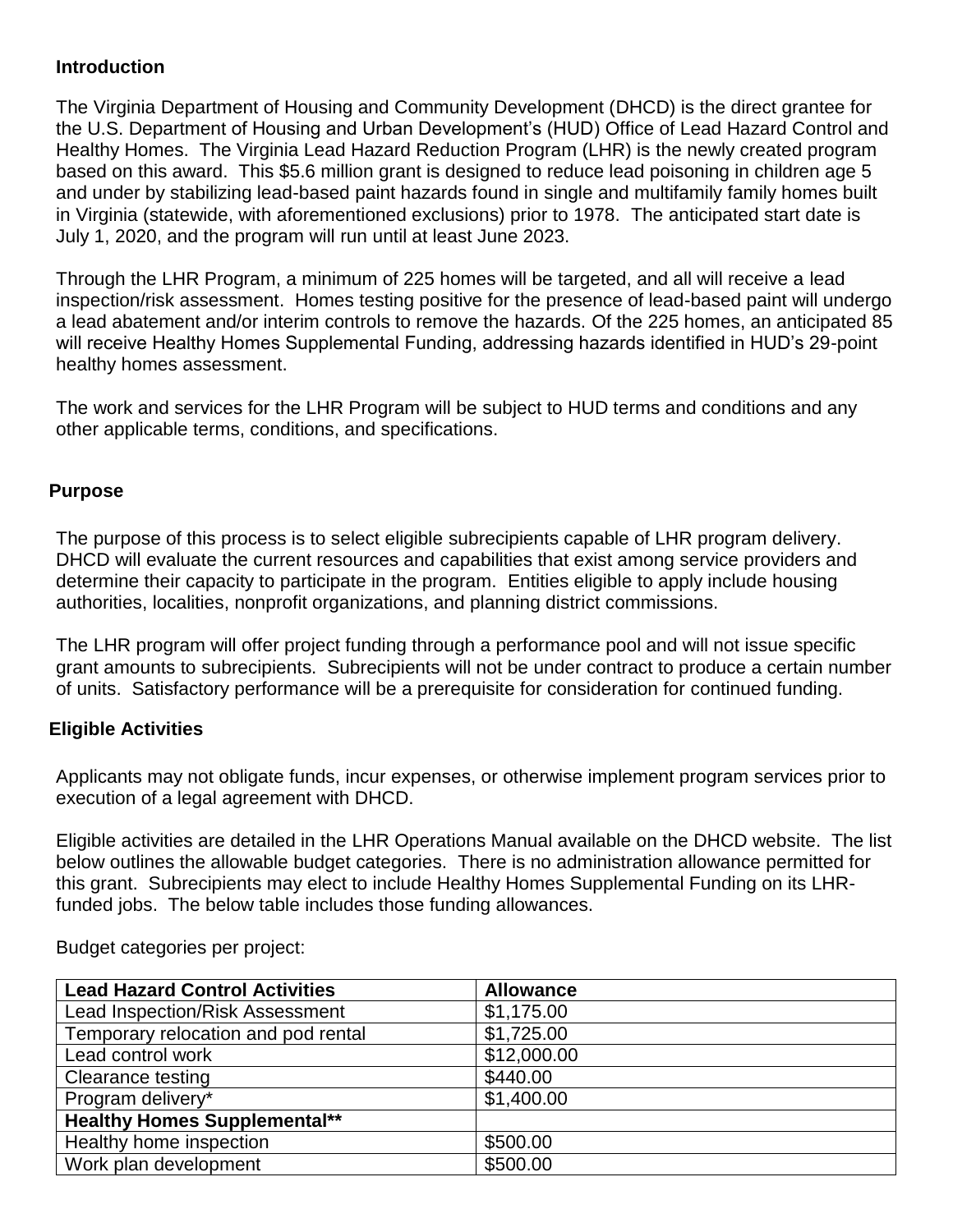| Home hazard remediation      | \$4,750.00  |
|------------------------------|-------------|
| Final inspection             | \$250.00    |
| TOTAL (Lead + Healthy Homes) | \$22,740.00 |

### **\*Program delivery categories (billable by hourly rate):**

Client identification and intake

Coordination of lead risk assessment and workscope planning

Selection of subcontractor to perform lead abatement/hazard control work

Coordination of implementation of lead abatement/hazard control work

Coordination with client for their 10-day temporary relocation while work is completed

Scheduling of clearance testing and final assessment

Completion of all reporting requirements to DHCD, including Tier 2 Environmental Review, Historic Preservation requirement, quarterly reports, and monitoring

### **\*\* Healthy Homes Supplemental**

The application of healthy homes supplemental funding is an optional add-on to LHR jobs that are not braided with ARS, IPR, or CDBG.

### **Performance Agreement Term**

The successful applicant(s) will enter into a legal agreement with DHCD, for services to be performed through June 2023.

At the discretion of DHCD, the legal agreement is subject to ongoing consideration contingent upon:

- ◆ Funding availability
- ◆ Subrecipient performance
- Subrecipient's good standing with DHCD, including timely submission of financial documentation
- Submission of financial audit
- ◆ Subrecipient's timely ability to complete projects
- Subrecipient's clearance of all findings or work toward clearing findings in a manner agreed to by DHCD
- Subrecipient's acquisition of proper tools and equipment necessary to perform the scope of work
- Subrecipient's quality of work meets or exceeds HUD technical standards

In the event that during the legal agreement term a subrecipient is not deemed qualified to administer the Program due to contractual non-compliance, DHCD may elect to prohibit participation in the performance pool.

All payments by DHCD shall be made on an actual reimbursement basis.

# **Application Submission**

# **Timeline for Applicant Selection**

The following includes important dates for the application review. Applications will be reviewed on a rolling basis. The deadline is June 30, 2020, and applications will also be reviewed periodically thereafter.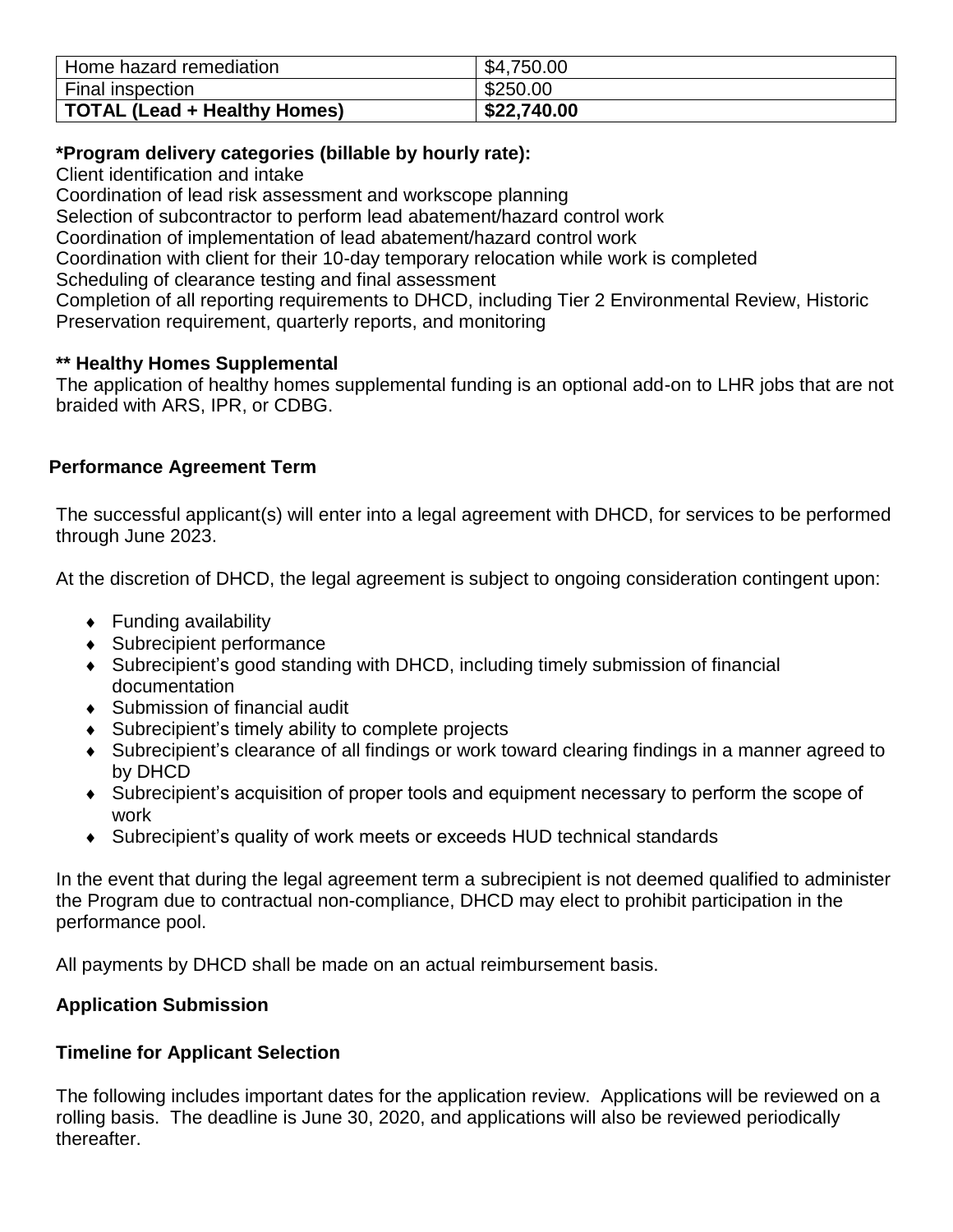#### **Date Activity**

June 4, 2020 Application released June 11, 2020 Webinar on program overview (1:00pm-2:00pm) June 25, 2020 Webinar on program overview (1:00pm-2:00pm) June 30, 2020 Deadline for receipt of applications July 1, 2020 Program delivery begins

### **Webinar Information:**

Thursday, June 11th and Thursday, June 25<sup>th</sup> 1:00pm – 2:00pm

Join with Google Meet: <https://meet.google.com/zvn-dwom-ykv>

Or call-in: 347-396-1464 PIN: 197 225 117#

# **Application Submission Format**

The application for LHR Program subrecipients must be submitted by an eligible applicant through DHCD's **[Centralized Application and Management System \(CAMS\).](https://dmz1.dhcd.virginia.gov/camsportal/Login.aspx)** Applicants should carefully follow all instructions for submission. Applications submitted with incorrect or missing information will be reviewed "as is."

An applicant organization must have a registered CAMS organizational profile in order to apply for this funding through this process. Once an organization has an approved profile, individual users may be given access to CAMS by the organization's profile manager.

Applicants may submit their application at any time prior to the deadline. **All applications must be submitted in CAMS prior to 11:59 PM on June 30, 2020.** Please note that DHCD staff and the Help Desk are only available for technical assistance during normal business hours and will not be available after 4:30 PM.

**IMPORTANT: CAMS will send the applicant an email notification when an application has been submitted and received. If a confirmation email is not received, the application has not transmitted properly. If it is not received by the deadline, it will not be reviewed.**

#### **Questions and Answers**

Questions pertaining to this application must be submitted to DHCD in writing via email to **[susan.hill@dhcd.virginia.gov](mailto:susan.hill@dhcd.virginia.gov)** .

Questions pertaining to the CAMS system and technical issues with the application should be addressed to the CAMS Help Desk. Contact information is provided in the system.

#### **Logging into CAMS**

The applicant must log in to CAMS and select Lead Hazard Reduction 2020 - 2023 to apply. When the applicant clicks on Apply the system will ask for a Project Name. **The applicant should enter the name of the agency as the project name.** Once the applicant clicks Continue the project name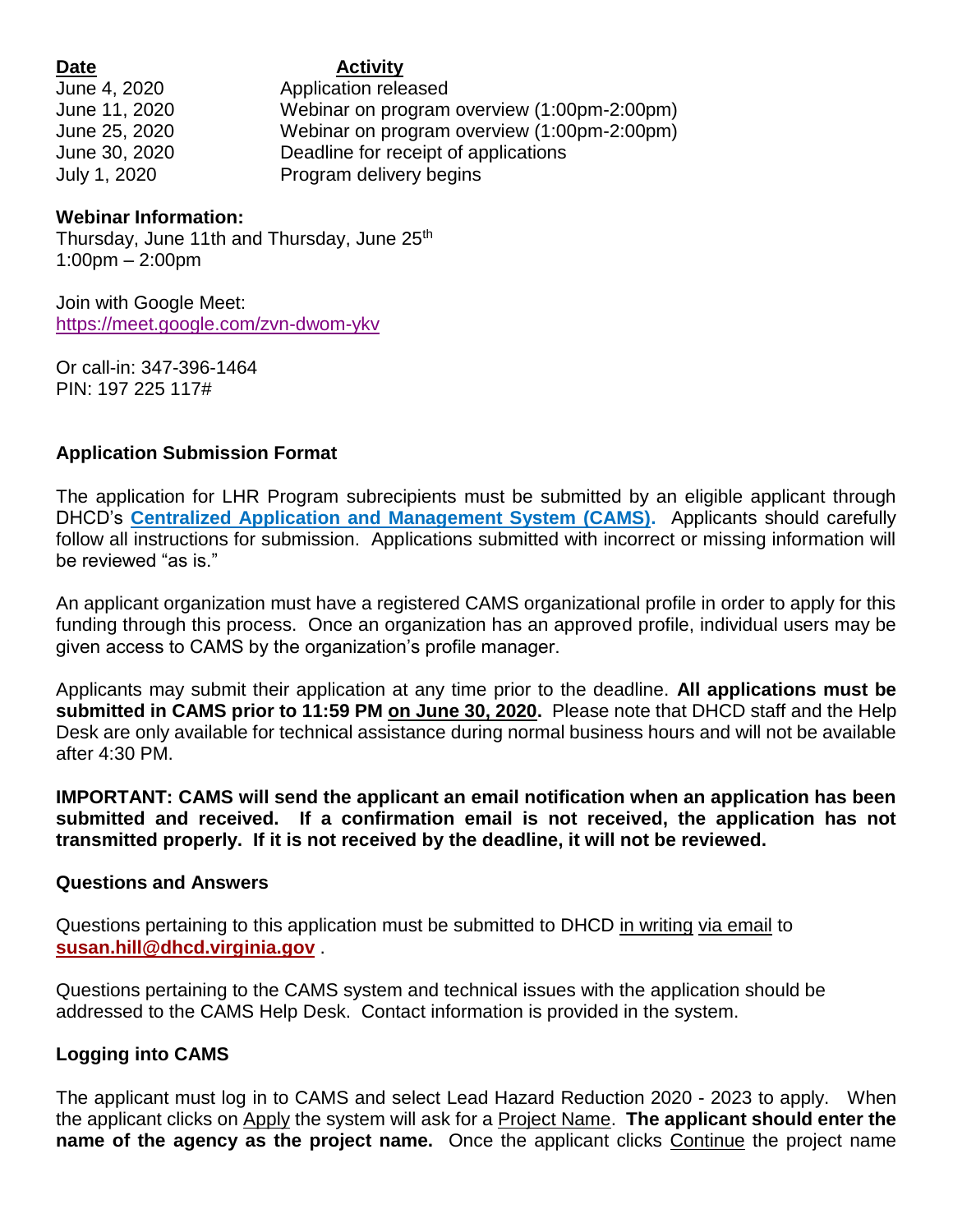cannot be edited. At this point CAMS will give the application a system-generated Application ID number.

|                                                                                                                                                                                                                                                                          | http://10.192.101.140/CAMSPortal/Applications/AppApply.aspx   |                               |                                                                           | $\boxed{\bullet}$ $\boxed{\leftrightarrow}$ $\boxed{\times}$ $\boxed{\overset{\bullet}{\mathcal{M}}}$ Live Search | $\rho$ .                                       |
|--------------------------------------------------------------------------------------------------------------------------------------------------------------------------------------------------------------------------------------------------------------------------|---------------------------------------------------------------|-------------------------------|---------------------------------------------------------------------------|-------------------------------------------------------------------------------------------------------------------|------------------------------------------------|
| Edit View Favorites Tools Help<br>File                                                                                                                                                                                                                                   |                                                               |                               |                                                                           |                                                                                                                   |                                                |
| <b>Favorites</b>                                                                                                                                                                                                                                                         | $\frac{1}{2}$ M Free Hotmail <b>C</b> Get more Add-ons $\sim$ |                               |                                                                           |                                                                                                                   |                                                |
| <b>O</b> DHCD CAMS Portal                                                                                                                                                                                                                                                |                                                               |                               |                                                                           |                                                                                                                   | 个 同 - □ 由 - Page - Safety - Tools - ②-         |
| <b>DHCD</b> CAMS                                                                                                                                                                                                                                                         |                                                               |                               |                                                                           | Welcome Lyndsi Austin                                                                                             | Log Out                                        |
| Profile                                                                                                                                                                                                                                                                  |                                                               |                               | Search Programs <b>by Downloads CD</b> Apply <b>CD</b> Application Status | H.<br>View And Manage Projects                                                                                    | E<br><b>User Guide</b>                         |
| <b>Apply Application</b>                                                                                                                                                                                                                                                 |                                                               |                               |                                                                           |                                                                                                                   |                                                |
| Find a Program: emergency squitions grant                                                                                                                                                                                                                                |                                                               |                               | $\sqrt{a}$                                                                |                                                                                                                   |                                                |
| 1 Results<br><b>ESG</b> - rapid re-housing<br>jfklda fjkdl afjdkla fjdkla fjdkl<br>fjkdla fjdljfdk.<br>The program has no applicat<br>Application Start Date: 7/1/20<br>Eligible Organization Type: De<br>Eligible Activity Type: Economic Development, Homeless Service | Application ID:<br>Project Name:                              | 30408142012132743<br>Continue | Cancel                                                                    |                                                                                                                   | Page 1 of 1<br>fjdkl fjdklafj dkal fjkdlfjdkla |
|                                                                                                                                                                                                                                                                          |                                                               |                               |                                                                           |                                                                                                                   |                                                |
|                                                                                                                                                                                                                                                                          |                                                               |                               |                                                                           |                                                                                                                   |                                                |

Select Continue and CAMS will take the applicant to the Project Information tab. On the project information tab the Organization Name will be pre-populated based on the organization's profile. Please note, any errors or needed updates to the organizational profile must be made by the individual who is set up as a profile manager for your organization.

On the project information tab the applicant must enter the Project Primary Contact information. This is the name of the individual DHCD should contact with questions about the LHR Program subrecipient application and their contact information.

For Place of Primary Performance, enter the primary office location of the applicant.

**IMPORTANT:** The **Primary Service Area** is the locality (or localities) that the applicant proposes to serve as a LHR program provider. Selections will display underneath the headings. It is not necessary to select a town that lies within a county; however, independent cities should be selected. Be sure to select all the areas your agency proposes to serve.

Please note that at this point the page will display a 'Print' option at the top right-hand corner. The 'Print' function will produce a PDF that can be printed or saved. This will have any information that you have entered and saved in the application.

*Helpful Tip: To print an application that will display all the questions simply go into the "Narrative Information" tab and enter NA into each text box. This will allow you to have a copy of the application including all the narrative questions to work from outside of CAMS.*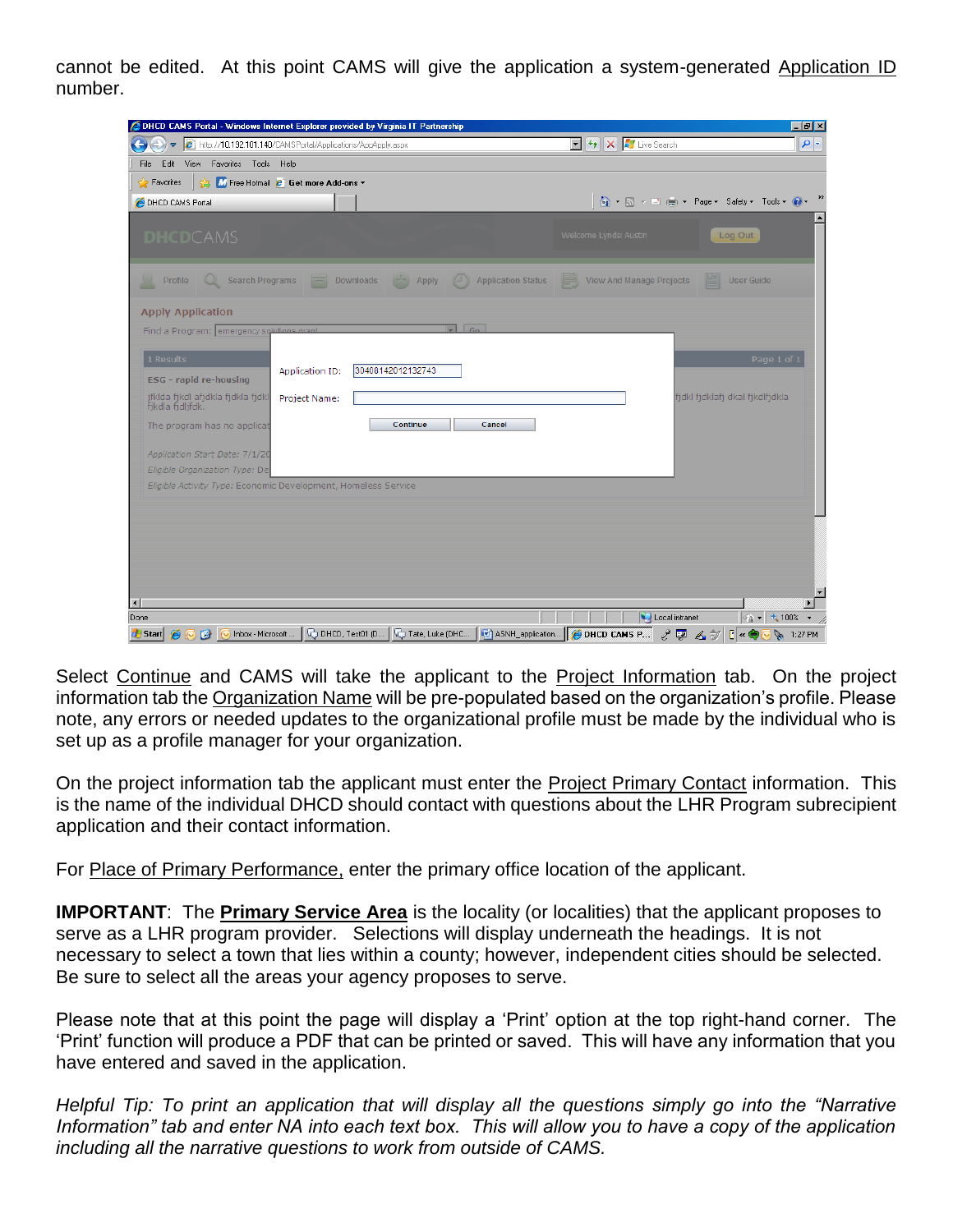| <b>DHCD</b> CAMS                                                                                                                                                                                                                                                                                                                                                                                                                                                                                                                                        |                                                                     | Welcome Lyndsi Austin     | Log Out                                              |
|---------------------------------------------------------------------------------------------------------------------------------------------------------------------------------------------------------------------------------------------------------------------------------------------------------------------------------------------------------------------------------------------------------------------------------------------------------------------------------------------------------------------------------------------------------|---------------------------------------------------------------------|---------------------------|------------------------------------------------------|
| <b>Search Programs</b><br>Profile                                                                                                                                                                                                                                                                                                                                                                                                                                                                                                                       | <b>Downloads</b><br><b>Apply</b>                                    | <b>Application Status</b> | <b>View And Manage Projects</b><br><b>User Guide</b> |
| <b>Application Submission</b>                                                                                                                                                                                                                                                                                                                                                                                                                                                                                                                           |                                                                     |                           | <u>은</u> Print                                       |
| Application ID: 34305292012094938<br>Application Start Date: 05/01/2012                                                                                                                                                                                                                                                                                                                                                                                                                                                                                 | Project Name: HPP Test kld 5/29<br>Application End Date: 07/31/2012 |                           | Program Name: HPP                                    |
| <b>Project Information   Project Budget   Narrative Information   Attachments   Additional Information</b>                                                                                                                                                                                                                                                                                                                                                                                                                                              |                                                                     |                           |                                                      |
| Project Information You must click the "Save" button below to save the info you enter in the page!<br><b>Organization Name*: DHCD</b>                                                                                                                                                                                                                                                                                                                                                                                                                   |                                                                     |                           |                                                      |
| <b>Project Primary Contact</b>                                                                                                                                                                                                                                                                                                                                                                                                                                                                                                                          | Last                                                                |                           |                                                      |
| First Name*:                                                                                                                                                                                                                                                                                                                                                                                                                                                                                                                                            |                                                                     | Name <sup>*</sup> :       |                                                      |
| Title*:<br>Work Phone*:                                                                                                                                                                                                                                                                                                                                                                                                                                                                                                                                 |                                                                     | $Email*$ :                |                                                      |
| Place of Primary Performance <sup>®</sup><br>Address <sup>*</sup> :<br>City/County*:                                                                                                                                                                                                                                                                                                                                                                                                                                                                    |                                                                     | Zip Code*:                | Whats $my +4?$                                       |
| <b>Primary Service Area*</b><br>Please select ALL localities that will be in your project's primary service area. Only one County, City or Town must be selected to save this page. Select<br>the Add/Edit link to make changes. Selections will display below the County, City and Town sections. When selecting a County, it is not necessary to<br>also select a Town that lies within that county. Consult the application information for this program for additional information.<br>County: <b>Add/Edit County</b><br><b>No County Selected.</b> | City: <b>Add/Edit City</b><br>No City Selected.                     | No Town Selected.         | Town: Add/Edit Town                                  |
|                                                                                                                                                                                                                                                                                                                                                                                                                                                                                                                                                         |                                                                     |                           |                                                      |
|                                                                                                                                                                                                                                                                                                                                                                                                                                                                                                                                                         | <b>Save</b>                                                         |                           |                                                      |
|                                                                                                                                                                                                                                                                                                                                                                                                                                                                                                                                                         | Contact Us   FAQ   DHCD Site<br>Copyright @2012 DHCD                |                           |                                                      |
| Done                                                                                                                                                                                                                                                                                                                                                                                                                                                                                                                                                    |                                                                     |                           | $\frac{1}{2}$ - $\frac{1}{2}$ 100%<br>Local intranet |

# **Project Budget**

Because projects are to be completed on a first-come, first-serve basis, and specific grant amounts will not be distributed, a project budget is not necessary at this time. Applicants understand the budget categories and allowances they are working within.

#### **Narrative Information**

The applicant will then be advanced to the narrative questions. Please note there are size limits to the text boxes. DHCD suggests that applicants work in Word and copy and paste into the CAMS text boxes. Word allows an applicant to check spelling and the size of the text prior to copying and saving in the text box. Once the narrative information is complete, applicants should print the questions by clicking the Print tab at the top of the page and review them for completeness and accuracy. The applicant is able to edit this information up until the time the application is submitted for review.

Please note that CAMS text box in this section will only accommodate text responses. Graphic, tables, charts will appear as text only. The applicant may use the CAMS attachment section to provide any additional information not accommodated in the narrative text boxes.

The following will require narrative responses in the CAMS application:

- Detail the types of lead-based paint credentials your staff, or contractors you plan on working with, currently hold:
	- o Renovation, Repair, Painting
	- o Lead Worker
	- o Lead Inspector/Risk Assessor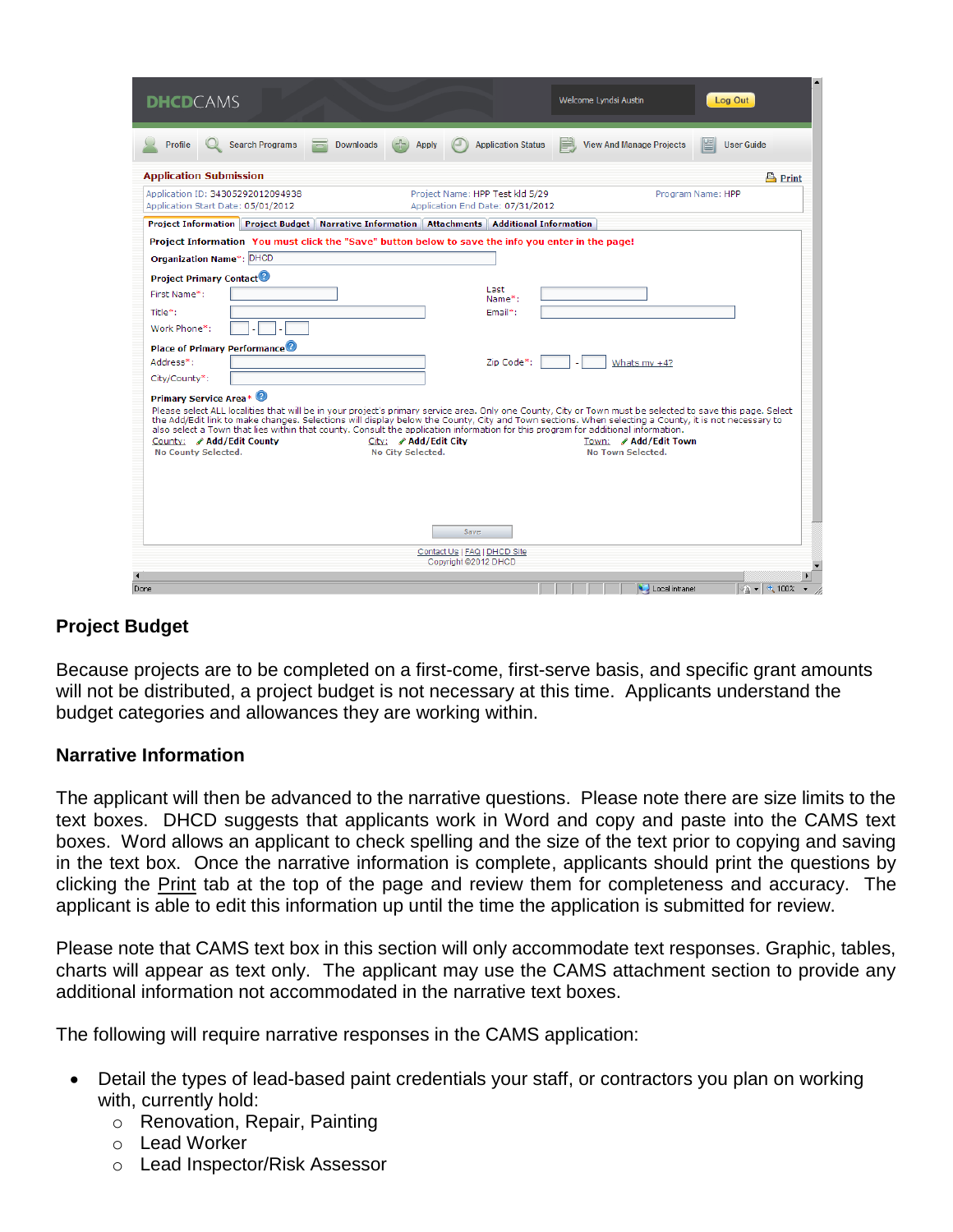- o Lead Supervisor
- o Other
- Describe your experience with lead hazard reduction, including interim controls and abatement. Please include experience working with private lead abatement contracting companies.
- Describe your experience with housing rehab projects and if you have a rehab specialist on staff.
- Please list which cities and/or counties you would be willing to serve.
- The Lead Hazard Reduction Program will offer free training for various lead-based paint credentials. Please indicate what certifications you would like training in and how many individuals you would like trained in each. (Options: RRP, Lead Worker, Lead Inspector/Risk Assessor, and Supervisor).
- Detail how you will incorporate this program into your current workload and program offerings. Will additional staff or resources be required?
- Describe your current client pipeline and ability to generate eligible clients for the program. What outreach efforts will you implement? Please note, DHCD will provide marketing materials and some referrals for the program.
- How many units do you anticipate serving on an annual basis? How quickly do you anticipate completing the first one? Please describe your start-up process.
- Healthy Homes Supplemental Funding is available for some projects using Lead Hazard Reduction funds. Describe your understanding of and experience in healthy homes.

#### **Attachments**

There are a number of attachments required for this application. All attachments are listed on the attachments tab and do not require DHCD templates. The applicant will simply upload an electronic version of the document under the appropriate attachment.

Please see the **[CAMS User Guide](https://dmz1.dhcd.virginia.gov/camsportal/StaticFiles/UserGuides/UserGuideTableofContents.pdf)** for more detailed instructions (file types and size limits). Required attachments include the following:

| <b>Application Attachments</b>               |                                                                                                       |  |
|----------------------------------------------|-------------------------------------------------------------------------------------------------------|--|
| <b>Name of Attachment</b>                    | <b>Requirement</b>                                                                                    |  |
| Organizational chart                         |                                                                                                       |  |
| Key staff involved in LHR program delivery   |                                                                                                       |  |
| Single Audit                                 | Attach if not already submitted in CAMS                                                               |  |
| Proof of Good Standing                       | Issued by State Corporation Commission<br>Office of the Clerk for incorporated non-profit<br>agencies |  |
| <b>Technical Training and Certifications</b> | DPOR-issued certifications for lead-based<br>paint disciplines                                        |  |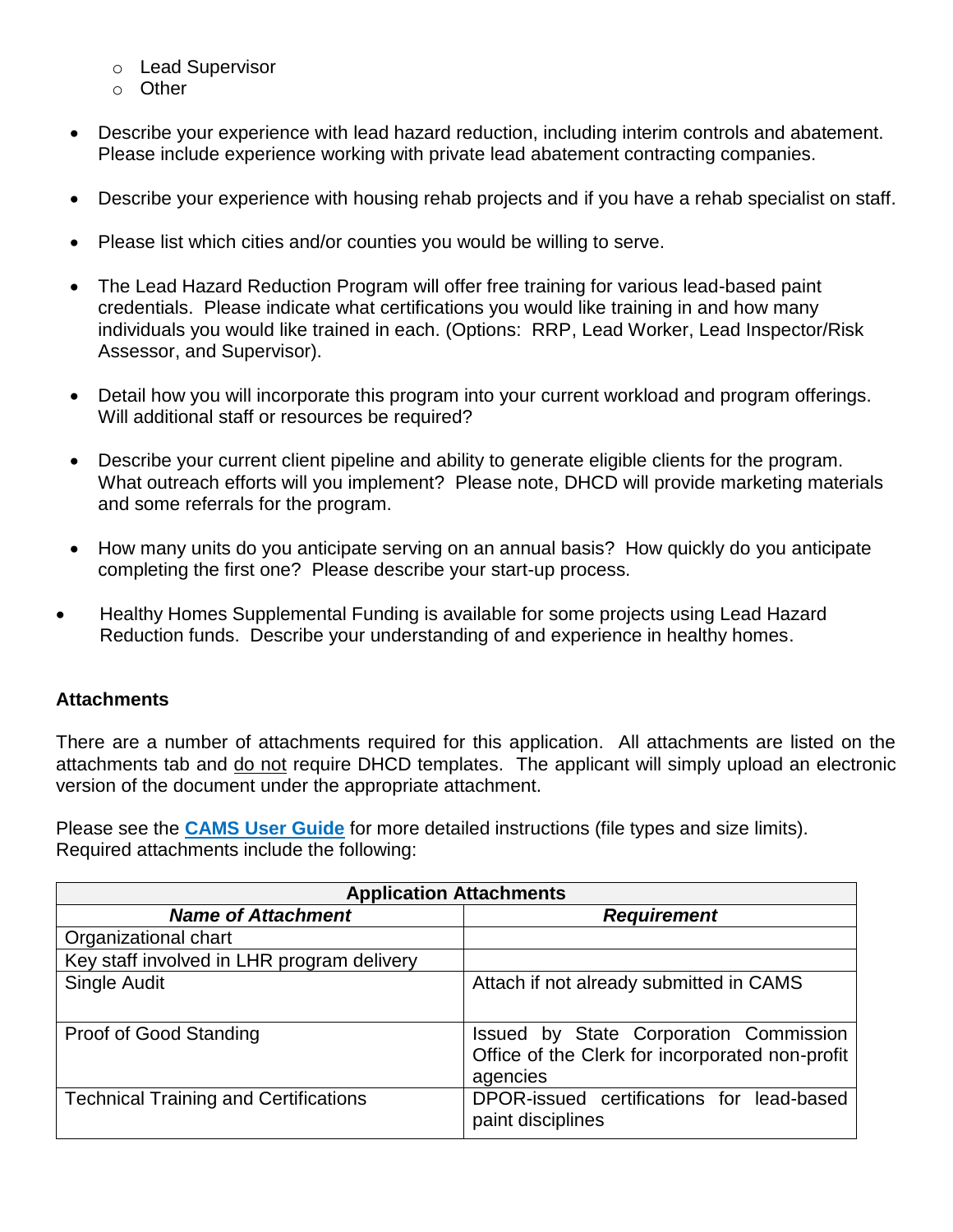| Agency Procurement Policy |  |
|---------------------------|--|
|                           |  |

# **Additional Information**

The Additional Information tab allows the applicant to attach additional information not previously requested in the other sections of the application or limited by size restrictions.

| http://10.192.101.140/CAMSPortal/Applications/Application.aspx?App=356<br>$\mathbf{r}$<br>e                                                                 | $ \ast_{\pm} $<br>Live Search<br>$\boldsymbol{\times}$                                                                                                                                                                                                                                                                                              | ٩<br>$\vec{\square}$<br>∣▼<br>$\times$<br>$\blacksquare$ |
|-------------------------------------------------------------------------------------------------------------------------------------------------------------|-----------------------------------------------------------------------------------------------------------------------------------------------------------------------------------------------------------------------------------------------------------------------------------------------------------------------------------------------------|----------------------------------------------------------|
| M Free Hotmail <b>C</b> Get more Add-ons v<br>Favorites<br>۲B.                                                                                              |                                                                                                                                                                                                                                                                                                                                                     |                                                          |
| <b>O</b> DHCD CAMS Portal                                                                                                                                   | $\begin{picture}(150,10) \put(0,0){\line(1,0){10}} \put(15,0){\line(1,0){10}} \put(15,0){\line(1,0){10}} \put(15,0){\line(1,0){10}} \put(15,0){\line(1,0){10}} \put(15,0){\line(1,0){10}} \put(15,0){\line(1,0){10}} \put(15,0){\line(1,0){10}} \put(15,0){\line(1,0){10}} \put(15,0){\line(1,0){10}} \put(15,0){\line(1,0){10}} \put(15,0){\line($ |                                                          |
| -5<br>Profile<br><b>Search Programs</b><br><b>Application Status</b><br><b>Downloads</b><br><b>Apply</b>                                                    | E<br>Þ<br><b>View And Manage Projects</b>                                                                                                                                                                                                                                                                                                           | <b>User Guide</b>                                        |
| <b>Application Submission</b>                                                                                                                               |                                                                                                                                                                                                                                                                                                                                                     | $\mathbf{B}$ Print                                       |
| Application ID: 8805152012161518<br>Project Name: Test Budget webform kld 5/15/12<br>Application End Date: 10/31/2012<br>Application Start Date: 12/01/2011 | Program Name: Urgent Need                                                                                                                                                                                                                                                                                                                           |                                                          |
| Project Information   Project Budget   Narrative Information   Attachments   Additional Information                                                         |                                                                                                                                                                                                                                                                                                                                                     |                                                          |
| You must click the "Save" button below to save the info you enter in the page!                                                                              |                                                                                                                                                                                                                                                                                                                                                     |                                                          |
|                                                                                                                                                             |                                                                                                                                                                                                                                                                                                                                                     |                                                          |
| Save<br>Contact Us   FAQ   DHCD Site<br>Copyright @2012 DHCD                                                                                                |                                                                                                                                                                                                                                                                                                                                                     |                                                          |
| $\left  \cdot \right $<br>Done                                                                                                                              | Local intranet                                                                                                                                                                                                                                                                                                                                      | $\frac{1}{2}$ + $\frac{4}{3}$ 100%                       |

#### **Application Status**

Applicants may allow multiple users to edit and review application materials. Please note that applicants are fully responsible for controlling security access to CAMS when the application is submitted to DHCD.

Once the applicant begins work on the application CAMS will save the application as Incomplete. The applicant may return repeatedly to CAMS to work on this application. Please be sure all work on the application is **saved** in CAMS. The application will remain as an incomplete application until the applicant chooses to submit the application. **Once the application is submitted the status will change from Incomplete to Pending.**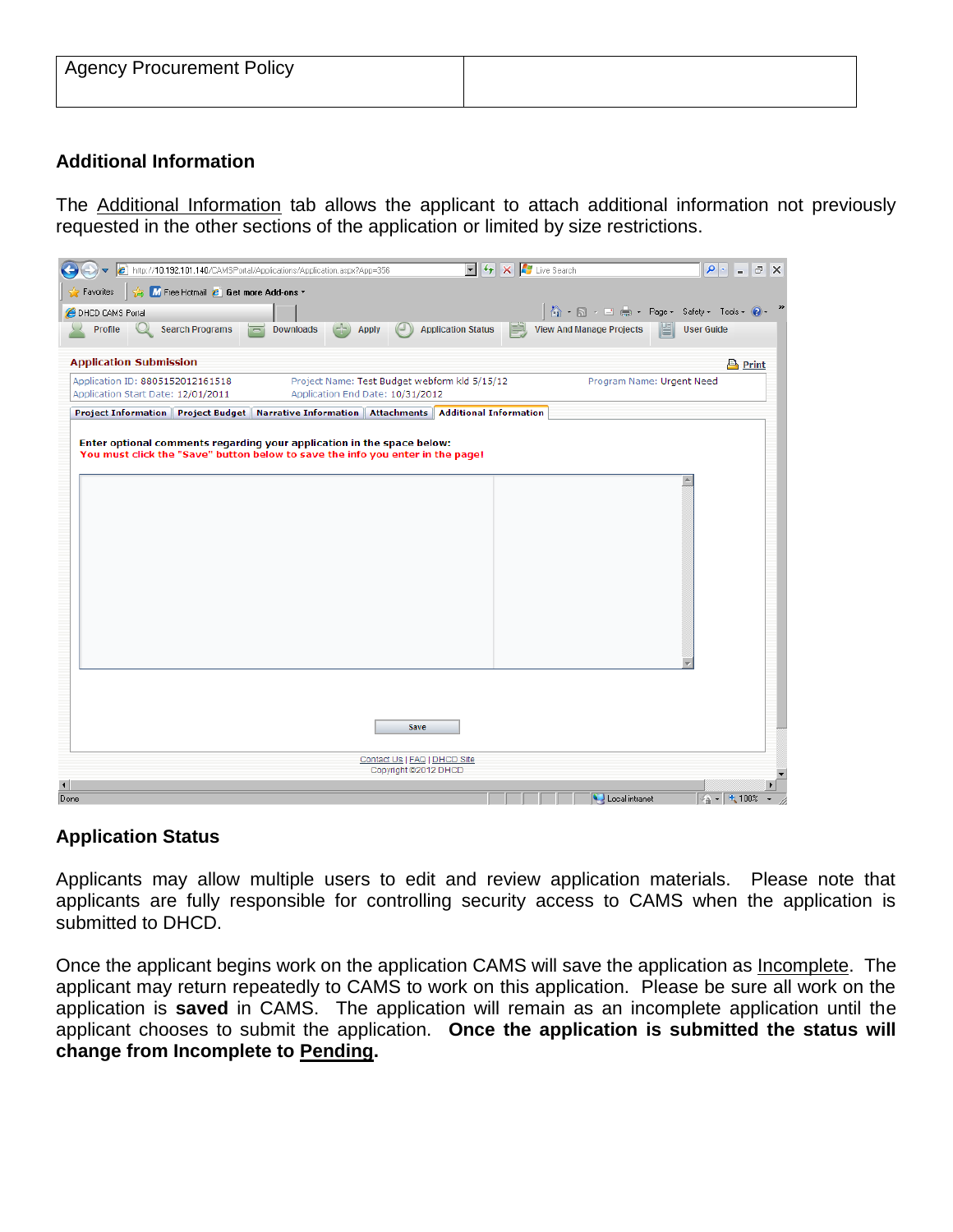# **DHCD Review Process**

DHCD will conduct a panel review of all applications submitted through CAMS. Applications will be scored on a scale from 1 to 100 based on the criteria outlined below. Applicants must score a minimum of 70 points to be considered for funding.

DHCD may negotiate with an applicant on the conditions of the agreement. DHCD does not guarantee and is not obligated to award the applicant's request.

# **Scoring Criteria**

| Criteria                                                             | <b>Maximum Score</b> |
|----------------------------------------------------------------------|----------------------|
| <b>COMPLIANCE:</b>                                                   | 10                   |
| Compliance with requirements of this RFP.                            |                      |
| <b>CAPACITY:</b>                                                     | 30                   |
| An assessment of the Respondent's capacity to deliver the            |                      |
| indicated service in accordance with the specifications set out in   |                      |
| the RFP through the following indicators:                            |                      |
| Assigned personnel<br>$\bullet$                                      |                      |
| Organizational structure<br>$\bullet$                                |                      |
| Demonstrated adequate staffing                                       |                      |
| Demonstrated qualification                                           |                      |
| <b>READINESS:</b>                                                    | 30                   |
| Ability to perform program operations in the designated<br>$\bullet$ |                      |
| service area(s)                                                      |                      |
| Readiness to commence work upon execution of the                     |                      |
| service provider contract<br>EXPERIENCE:                             | 15                   |
| Experience of the Respondent administering similar programs          |                      |
| <b>PAST PERFORMANCE WITH DHCD:</b>                                   | 15                   |
|                                                                      |                      |
| History of complying with guidelines and regulations<br>$\bullet$    |                      |
| Quality of work performed and services provided.<br>$\bullet$        |                      |
| <b>Total Maximum Points</b>                                          | 100                  |

#### **Protest**

Any applicant who is aggrieved in connection with this application or the notification of preliminary selection to this application may protest to the DHCD. A protest must be based on an allegation of a failure to adhere to the evaluation process as designated in the application guidelines. The protest must be emailed and mailed, addressed to the following:

Amanda Healy Associate Director of Community Development DHCD 600 East Main St, Suite 300 Richmond VA 23219 amanda.healy@dhcd.virginia.gov